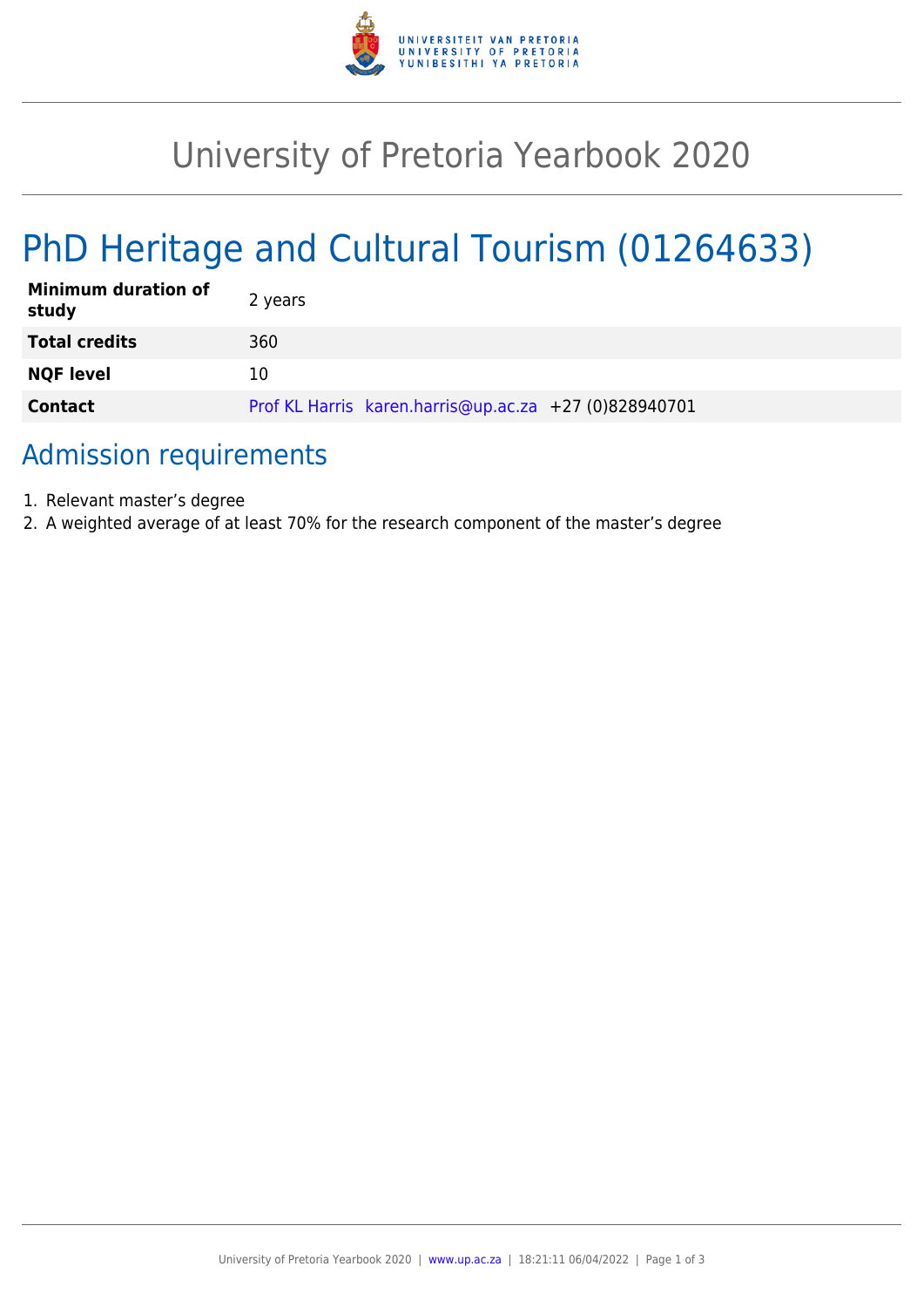

## Curriculum: Year 1

**Minimum credits: 360**

#### **Core modules**

[Thesis: Heritage and cultural tourism 990](https://www.up.ac.za/faculty-of-education/yearbooks/2020/modules/view/EFK 990) (EFK 990) - Credits: 360.00